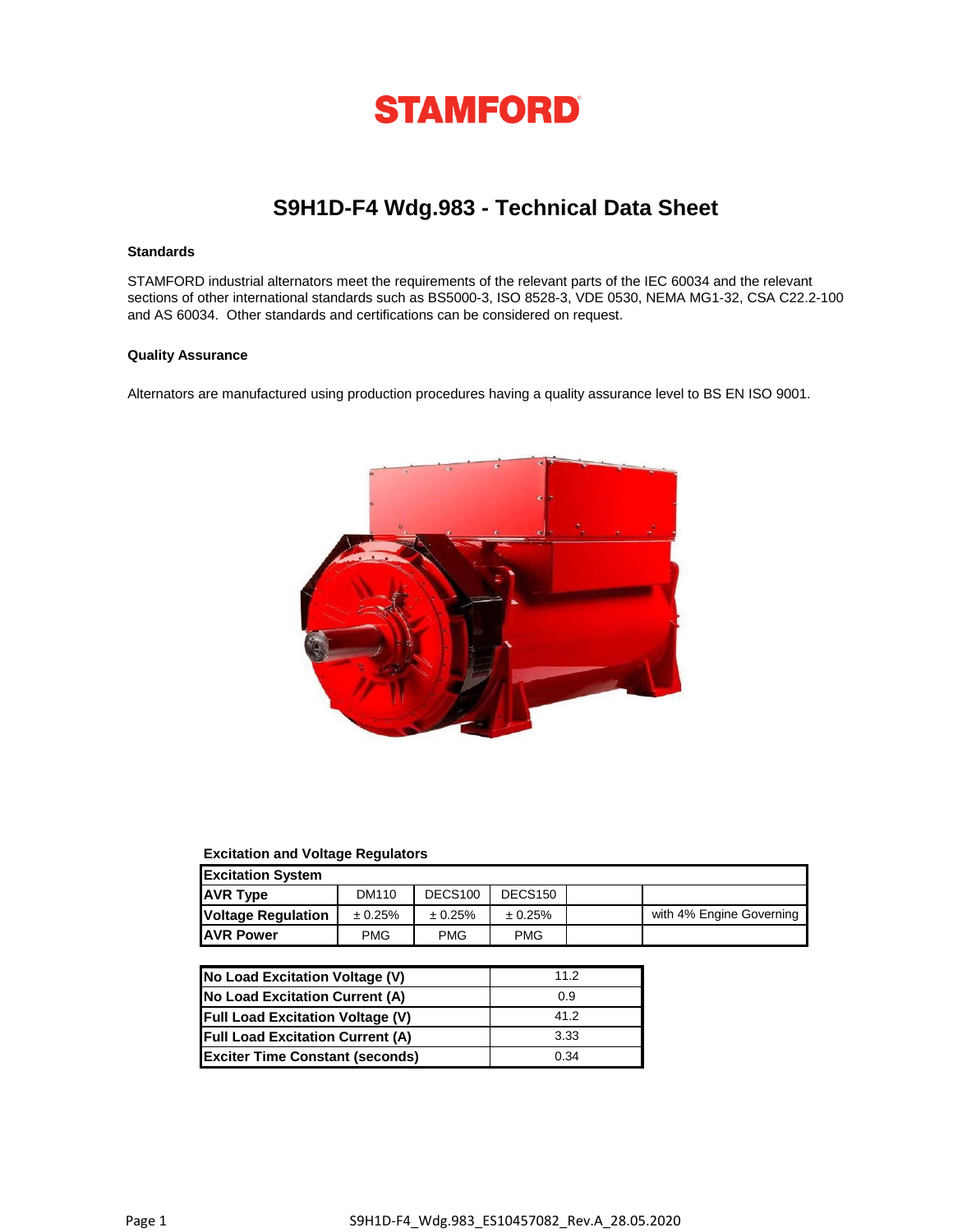

| <b>Electrical Data</b>                                           |                                                                    |                                                           |  |  |  |  |  |  |
|------------------------------------------------------------------|--------------------------------------------------------------------|-----------------------------------------------------------|--|--|--|--|--|--|
| <b>Insulation System</b>                                         |                                                                    | H                                                         |  |  |  |  |  |  |
| <b>Stator Winding</b>                                            | Double Layer Lap                                                   |                                                           |  |  |  |  |  |  |
| <b>Winding Pitch</b>                                             |                                                                    | 2/3                                                       |  |  |  |  |  |  |
| <b>Winding Leads</b>                                             |                                                                    | 6                                                         |  |  |  |  |  |  |
| <b>Winding Number</b>                                            |                                                                    | 983                                                       |  |  |  |  |  |  |
| Number of Poles                                                  |                                                                    | 4                                                         |  |  |  |  |  |  |
| IP Rating                                                        |                                                                    | IP23                                                      |  |  |  |  |  |  |
| <b>RFI Suppression</b>                                           | BS EN 61000-6-2 & BS EN 61000-6-4, VDE 0875G, VDE 0875N.           | Refer to factory for others                               |  |  |  |  |  |  |
| <b>Waveform Distortion</b>                                       |                                                                    | NO LOAD < 1.5% NON-DISTORTING BALANCED LINEAR LOAD < 5.0% |  |  |  |  |  |  |
| <b>Short Circuit Ratio</b>                                       |                                                                    | 1/Xd                                                      |  |  |  |  |  |  |
| Steady State X/R Ratio                                           |                                                                    | 23.54                                                     |  |  |  |  |  |  |
|                                                                  |                                                                    | <b>50 Hz</b>                                              |  |  |  |  |  |  |
| Telephone Interference                                           |                                                                    | <b>THF&lt;2%</b>                                          |  |  |  |  |  |  |
| Cooling Air Flow                                                 |                                                                    | $2.78$ m $\frac{3}{sec}$                                  |  |  |  |  |  |  |
| Voltage Star (V)                                                 | 10500                                                              | 11000                                                     |  |  |  |  |  |  |
| Voltage Parallel Star (V)                                        |                                                                    |                                                           |  |  |  |  |  |  |
| Voltage Delta (V)                                                |                                                                    |                                                           |  |  |  |  |  |  |
| kVA Base Rating (Class H) for<br>Reactance Values (kVA)          | 3260                                                               | 3260                                                      |  |  |  |  |  |  |
| <b>Saturated Values in Per Unit at Base Ratings and Voltages</b> |                                                                    |                                                           |  |  |  |  |  |  |
| Xd Dir. Axis Synchronous                                         | 2.563                                                              | 2.335                                                     |  |  |  |  |  |  |
| X'd Dir. Axis Transient                                          | 0.205                                                              | 0.187                                                     |  |  |  |  |  |  |
| X"d Dir. Axis Subtransient                                       | 0.145                                                              | 0.132                                                     |  |  |  |  |  |  |
| Xq Quad. Axis Reactance                                          | 1.282                                                              | 1.168                                                     |  |  |  |  |  |  |
| X"q Quad. Axis Subtransient                                      | 0.236                                                              | 0.215                                                     |  |  |  |  |  |  |
| XL Stator Leakage Reactance                                      | 0.115                                                              | 0.105                                                     |  |  |  |  |  |  |
| X2 Negative Sequence Reactance                                   | 0.199                                                              | 0.181                                                     |  |  |  |  |  |  |
| X0 Zero Sequence Reactance                                       | 0.040                                                              | 0.036                                                     |  |  |  |  |  |  |
|                                                                  | <b>Unsaturated Values in Per Unit at Base Ratings and Voltages</b> |                                                           |  |  |  |  |  |  |
| Xd Dir. Axis Synchronous                                         | 3.075                                                              | 2.802                                                     |  |  |  |  |  |  |
| X'd Dir. Axis Transient                                          | 0.236                                                              | 0.215                                                     |  |  |  |  |  |  |
| X"d Dir. Axis Subtransient                                       | 0.170                                                              | 0.155                                                     |  |  |  |  |  |  |
| Xq Quad. Axis Reactance                                          | 1.320                                                              | 1.203                                                     |  |  |  |  |  |  |
| X"q Quad. Axis Subtransient                                      | 0.283                                                              | 0.258                                                     |  |  |  |  |  |  |
| XL Stator Leakage Reactance                                      | 0.130                                                              | 0.119                                                     |  |  |  |  |  |  |
| XIr Rotor Leakage Reactance                                      | 0.240                                                              | 0.219                                                     |  |  |  |  |  |  |
| X2 Negative Sequence Reactance                                   | 0.238                                                              | 0.217                                                     |  |  |  |  |  |  |
| X0 Zero Sequence Reactance                                       | 0.046                                                              | 0.042                                                     |  |  |  |  |  |  |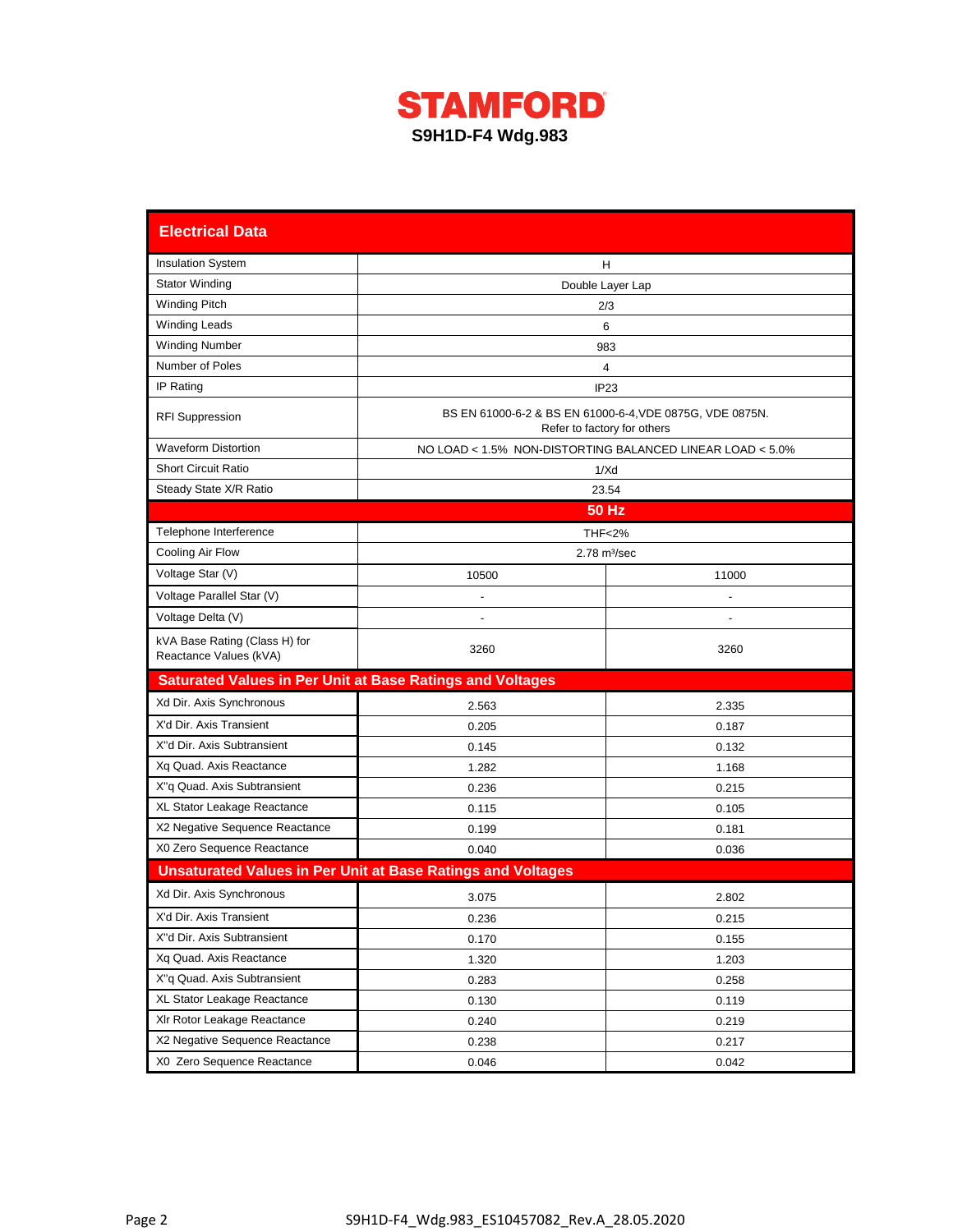

| <b>Time Constants (Seconds)</b>                                   |                          |                                                                                                                                                                                  |  |  |  |  |
|-------------------------------------------------------------------|--------------------------|----------------------------------------------------------------------------------------------------------------------------------------------------------------------------------|--|--|--|--|
| T'd Transient Time Const.                                         |                          | 0.230                                                                                                                                                                            |  |  |  |  |
| T"d Sub-Transient Time Const.                                     | 0.018                    |                                                                                                                                                                                  |  |  |  |  |
| T'do O.C. Field Time Const.                                       | 2.878                    |                                                                                                                                                                                  |  |  |  |  |
| Ta Armature Time Const.                                           |                          | 0.060                                                                                                                                                                            |  |  |  |  |
| T"q Sub-Transient Time Const.                                     |                          | 0.0200                                                                                                                                                                           |  |  |  |  |
| Resistances in Ohms ( $\Omega$ ) at 22 <sup>°</sup> C             |                          |                                                                                                                                                                                  |  |  |  |  |
| Stator Winding Resistance (Ra),<br>per phase for series connected | 0.3480                   |                                                                                                                                                                                  |  |  |  |  |
| Rotor Winding Resistance (Rf)                                     |                          | 0.69                                                                                                                                                                             |  |  |  |  |
| <b>Exciter Stator Winding Resistance</b>                          |                          | 11.2                                                                                                                                                                             |  |  |  |  |
| Exciter Rotor Winding Resistance per<br>phase                     |                          | 0.016                                                                                                                                                                            |  |  |  |  |
| PMG Phase Resistance (Rpmg) per<br>phase                          |                          | 3.8                                                                                                                                                                              |  |  |  |  |
| Positive Sequence Resistance (R1)                                 |                          | 0.4350                                                                                                                                                                           |  |  |  |  |
| Negative Sequence Resistance (R2)                                 | 0.5011                   |                                                                                                                                                                                  |  |  |  |  |
| Zero Sequence Resistance (R0)                                     |                          | 0.4350                                                                                                                                                                           |  |  |  |  |
| <b>Saturation Factors</b>                                         | 11000V                   |                                                                                                                                                                                  |  |  |  |  |
| SG1.0                                                             | 0.155                    |                                                                                                                                                                                  |  |  |  |  |
| SG1.2                                                             | 0.626                    |                                                                                                                                                                                  |  |  |  |  |
| <b>Mechanical Data</b>                                            |                          |                                                                                                                                                                                  |  |  |  |  |
| Shaft and Keys                                                    |                          | All alternator rotors are dynamically balanced to better than ISO 21940-11 Grade 2.5 for<br>minimum vibration in operation. Two bearing generators are balanced with a half key. |  |  |  |  |
|                                                                   | 1 Bearing                | 2 Bearing                                                                                                                                                                        |  |  |  |  |
| <b>SAE Adaptor</b>                                                |                          | 0, 00, None                                                                                                                                                                      |  |  |  |  |
| Moment of Inertia                                                 |                          | 107.5 kgm <sup>2</sup>                                                                                                                                                           |  |  |  |  |
| Weight Wound Stator                                               | ÷                        | 2487kg                                                                                                                                                                           |  |  |  |  |
| Weight Wound Rotor                                                |                          | 2495kg                                                                                                                                                                           |  |  |  |  |
| Weight Complete Alternator                                        | 6700kg                   |                                                                                                                                                                                  |  |  |  |  |
| Shipping weight in a Crate                                        | 7080kg                   |                                                                                                                                                                                  |  |  |  |  |
| <b>Packing Crate Size</b>                                         | 280 x 200 x 220(cm)      |                                                                                                                                                                                  |  |  |  |  |
| Maximum Over Speed                                                | 2250 RPM for two minutes |                                                                                                                                                                                  |  |  |  |  |
| <b>Bearing Drive End</b>                                          | 6236                     |                                                                                                                                                                                  |  |  |  |  |
| Bearing Non-Drive End                                             | 6324                     |                                                                                                                                                                                  |  |  |  |  |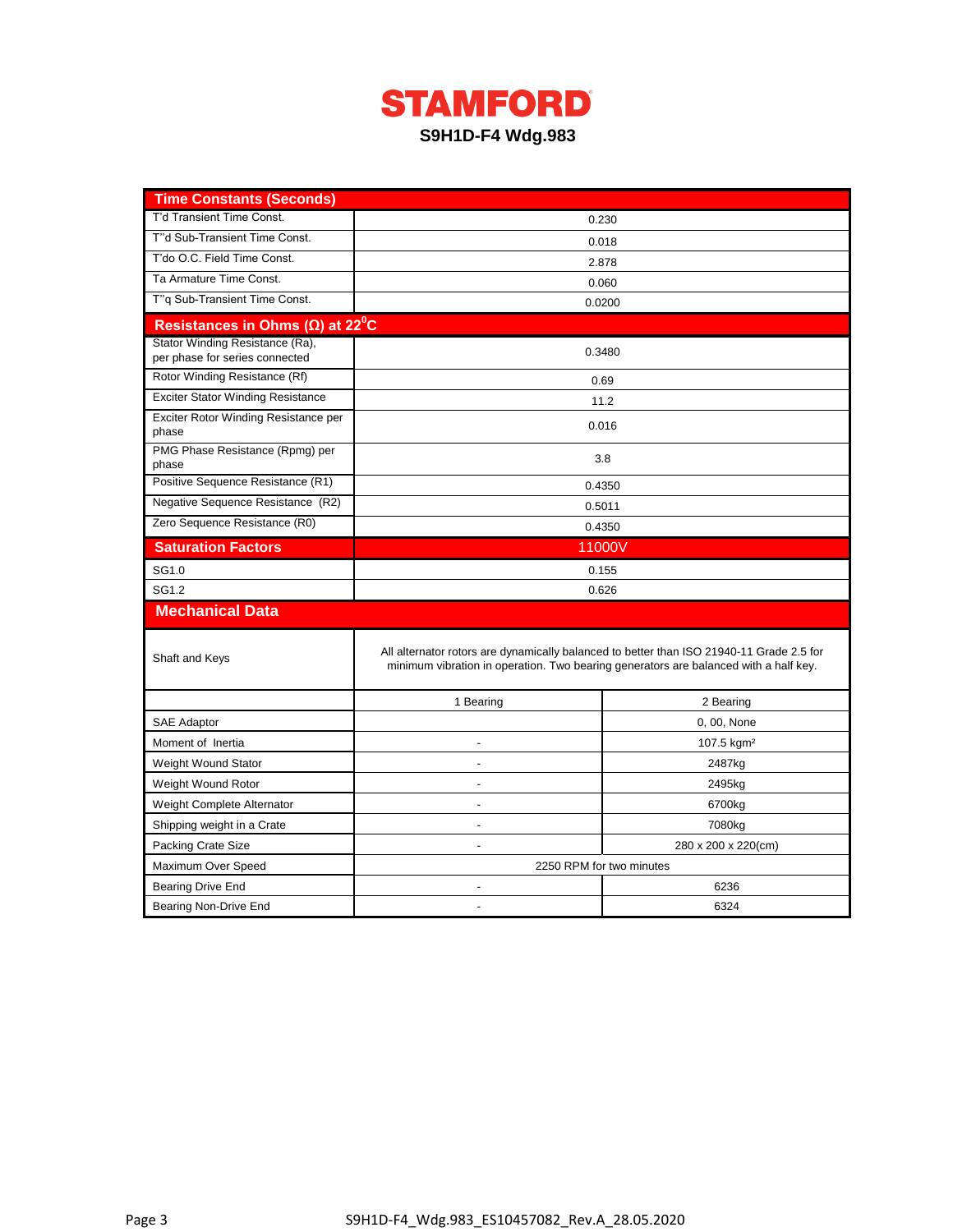

# **THREE PHASE EFFICIENCY CURVES**

**50Hz**



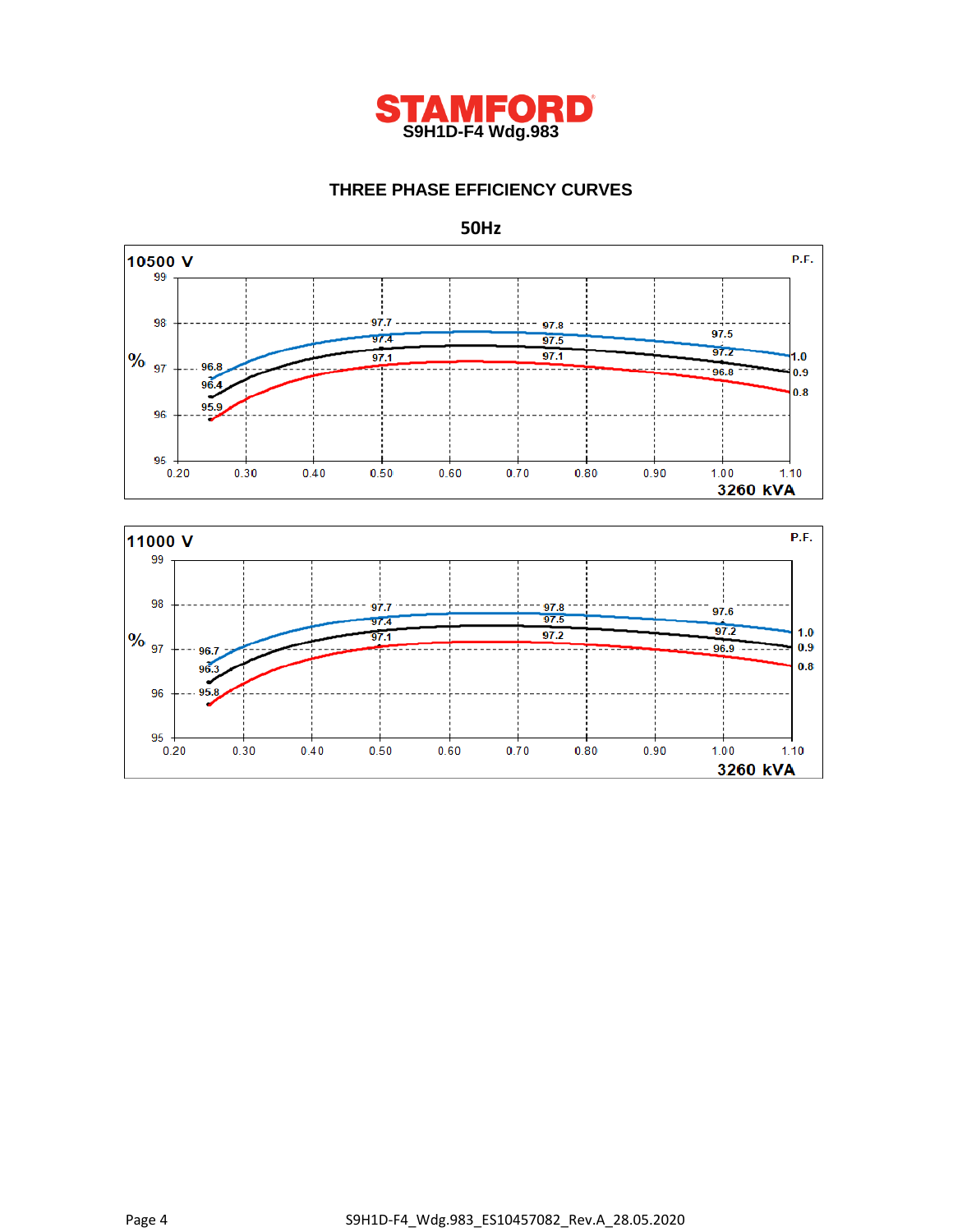



|            | <b>Transient Voltage Dip Scaling Factor</b> | <b>Transient Voltage Rise Scaling Factor</b> |                       |  |  |
|------------|---------------------------------------------|----------------------------------------------|-----------------------|--|--|
| Lagging PF | <b>Scaling Factor</b>                       | Lagging PF                                   | <b>Scaling Factor</b> |  |  |
| $\leq 0.4$ | 1.00                                        | $\leq$ 0.4                                   | 1.25                  |  |  |
| 0.5        | 0.95<br>0.5                                 |                                              | 1.20                  |  |  |
| 0.6        | 0.90                                        | 0.6                                          | 1.15                  |  |  |
| 0.7        | 0.86                                        | 0.7                                          | 1.10                  |  |  |
| 0.8        | 0.83                                        | > 0.7                                        | 1.00                  |  |  |
| 0.9        | 0.75                                        |                                              |                       |  |  |
| 0.95       | 0.70                                        |                                              |                       |  |  |
|            | 0.65                                        |                                              |                       |  |  |

**Note: To determine % Transient Voltage Dip or Voltage Rise at various PF, multiply the % Voltage Dip from the curve directly by the Scaling Factor.**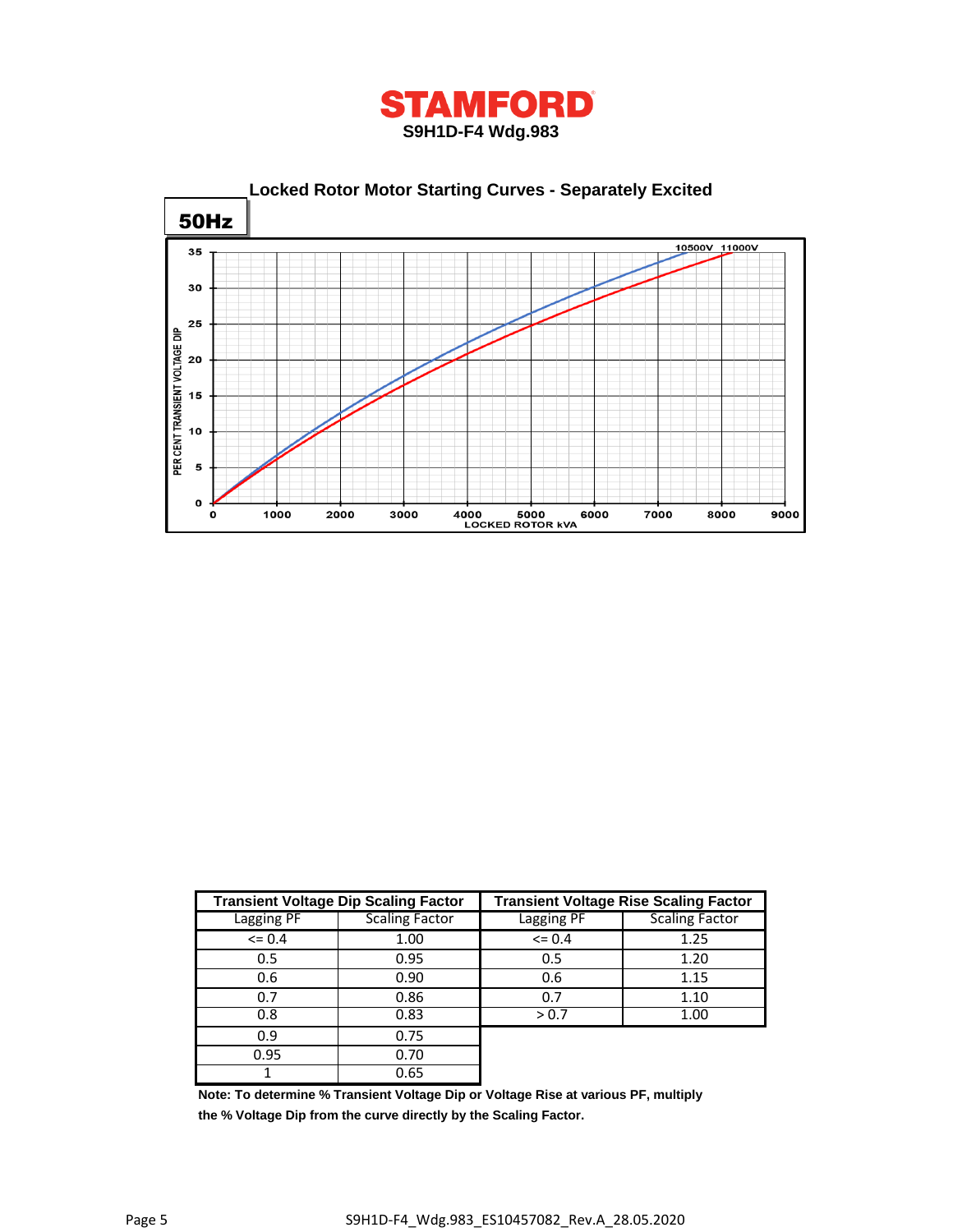

 **Three-phase Short Circuit Decrement Curve - Separately Excited**



#### **Note 1**

The following multiplication factors should be used to adjust the values from curve between time 0.001 seconds and the minimum current point in respect of nominal operating voltage :

|         | 50Hz   | 60Hz    |        |  |
|---------|--------|---------|--------|--|
| Voltage | Factor | Voltage | Factor |  |
| 10500V  | X 1.00 |         |        |  |
| 11000V  | X 1.05 |         |        |  |
|         |        |         |        |  |
|         |        |         |        |  |

The sustained current value is constant irrespective of voltage level

#### **Note 2**

The following multiplication factor should be used to convert the values calculated in accordance with NOTE 1 to those applicable to the various types of short circuit :

|         | int in respect of norminal operating voltage. |                          |                          |                         | 3-phase   | 2-phase L-L   1-phase L-N |          |
|---------|-----------------------------------------------|--------------------------|--------------------------|-------------------------|-----------|---------------------------|----------|
|         | 50Hz                                          |                          | 60Hz                     | Instantaneous           | $x$ 1.00  | x 0.87                    | $x$ 1.30 |
| Voltage | Factor                                        | Voltage                  | Factor                   | <b>Minimum</b>          | x 1.00    | x 1.80                    | x3.20    |
| 10500V  | X 1.00                                        |                          | $\overline{\phantom{a}}$ | Sustained               | x 1.00    | $x$ 1.50                  | x 2.50   |
| 11000V  | X 1.05                                        | $\overline{\phantom{a}}$ | $\overline{\phantom{a}}$ | Max. sustained duration | $10$ sec. | 5 sec.                    | 2 sec.   |

All other times are unchanged **Note 3**

Curves are drawn for Star connections under no-load excitation at rated speeds. For other connection (where applicable) the following multipliers should be applied to current values as shown :

Parallel Star = Curve current value X 2

Series Delta = Curve current value X 1.732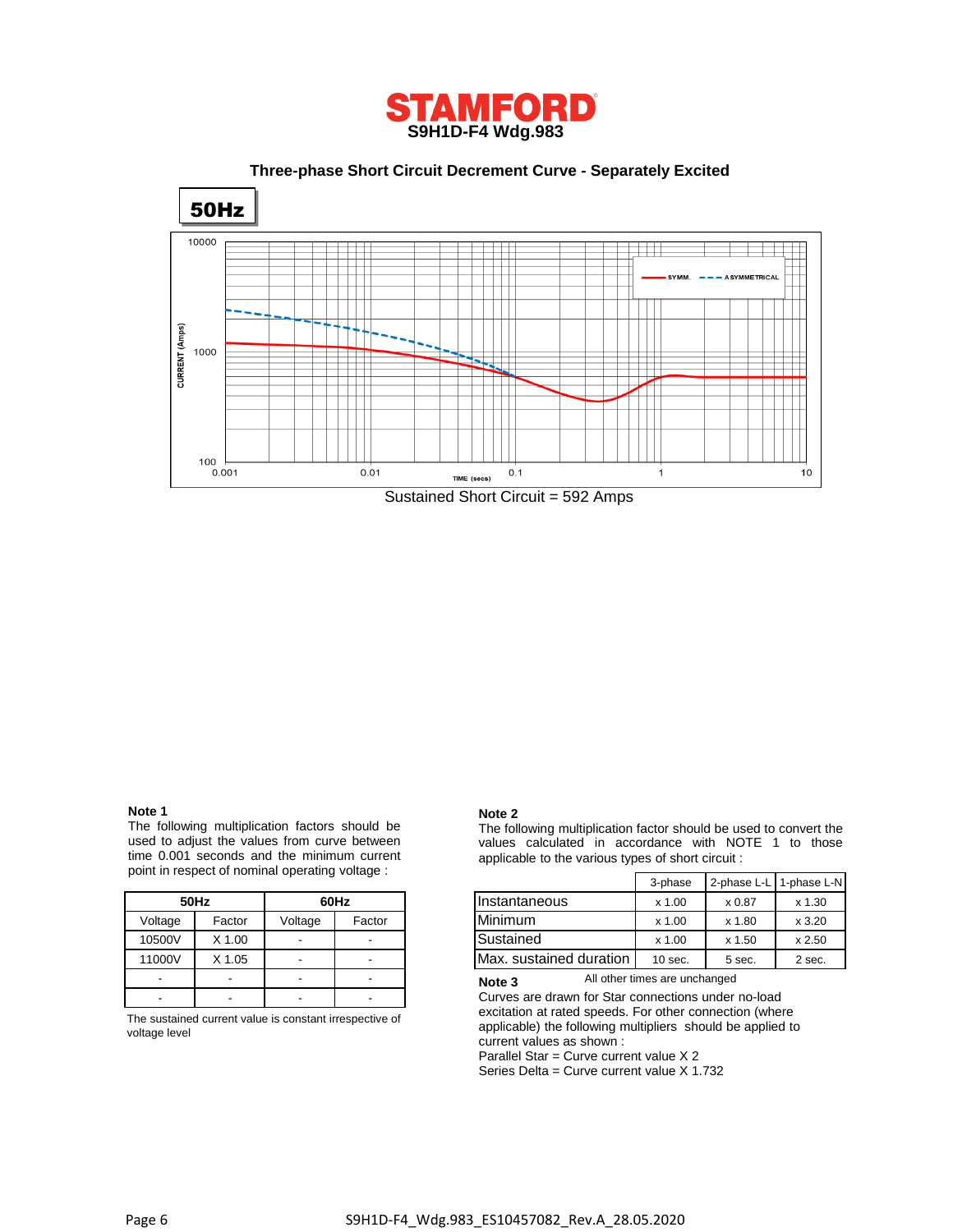

# **Typical Alternator Operating Charts**



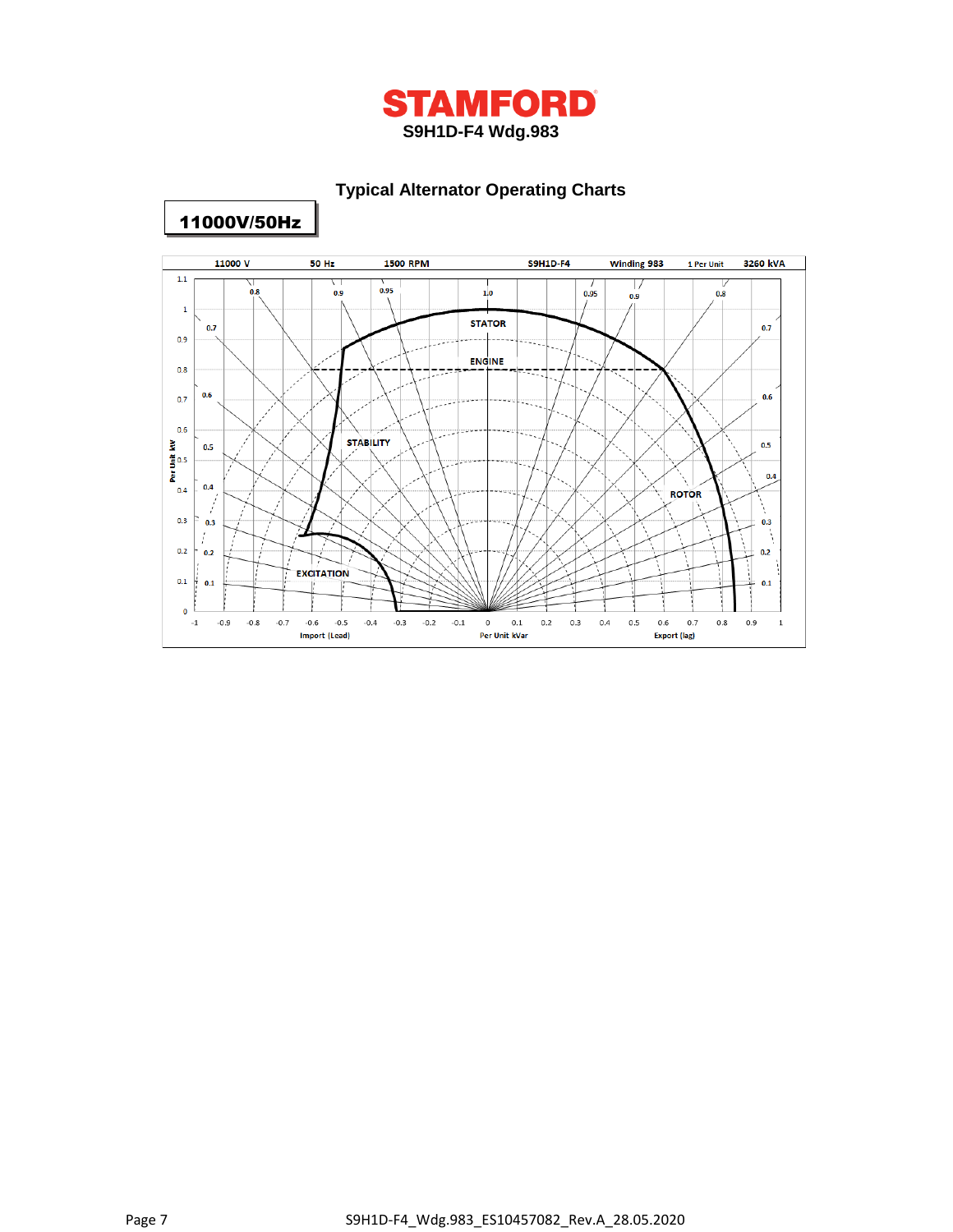

# **RATINGS AT 0.8 POWER FACTOR**

|    | Standby - 163/27°C<br>Class - Temp Rise |       | Standby - 150/40°C |       | Cont. H - 125/40°C |       | Cont. F - 105/40°C |       |       |  |
|----|-----------------------------------------|-------|--------------------|-------|--------------------|-------|--------------------|-------|-------|--|
|    | Star (V)                                | 10500 | 11000              | 10500 | 11000              | 10500 | 11000              | 10500 | 11000 |  |
| 50 | Parallel Star (V)                       | N/A   | N/A                | N/A   | N/A                | N/A   | N/A                | N/A   | N/A   |  |
| Hz | Delta (V)                               | N/A   | N/A                | N/A   | N/A                | N/A   | N/A                | N/A   | N/A   |  |
|    | kVA                                     | 3586  | 3586               | 3488  | 3488               | 3260  | 3260               | 2988  | 2988  |  |
|    | kW                                      | 2869  | 2869               | 2790  | 2790               | 2608  | 2608               | 2390  | 2390  |  |
|    | Efficiency (%)                          | 96.5  | 96.6               | 96.6  | 96.7               | 96.8  | 96.9               | 96.9  | 97.0  |  |
|    | kW Input                                | 2972  | 2968               | 2889  | 2885               | 2696  | 2693               | 2467  | 2465  |  |
|    |                                         |       |                    |       |                    |       |                    |       |       |  |
|    | Star $(V)$                              |       | N/A                | N/A   |                    | N/A   |                    |       | N/A   |  |
| 60 | Parallel Star (V)                       |       | N/A                | N/A   |                    | N/A   |                    | N/A   |       |  |
| Hz | Delta (V)                               |       | N/A                |       | N/A                |       | N/A                |       | N/A   |  |
|    | kVA                                     | N/A   |                    | N/A   |                    | N/A   |                    | N/A   |       |  |
|    | kW                                      | N/A   |                    | N/A   |                    | N/A   |                    | N/A   |       |  |
|    | Efficiency (%)                          | N/A   |                    | N/A   |                    | N/A   |                    | N/A   |       |  |
|    | kW Input                                |       | N/A                | N/A   |                    | N/A   |                    | N/A   |       |  |

### **De-rates**

All values tabulated above are subject to the following reductions:

- 5% when air inlet filters are fitted
- 3% for every 500 meters by which the operating altitude exceeds 1000 meters above mean sea level
- 3% for every 5°C by which the operational ambient temperature exceeds 40°C @ Class H temperature rise (please refer to applications for ambient temperature de-rates at other temperature rise classes)
- For any other operating conditions impacting the cooling circuit please refer to applications

Note: Requirement for operating in an ambient exceeding 60°C and altitude exceeding 4000 meters (for <690V) or 1500 meters (for >690V) must be referred to applications.

# **Dimensional and Torsional Drawing**

For dimensional and torsional information please refer to the alternator General Arrangement and rotor drawings available on our website (http://stamford-avk.com/)

**Note:** Continuous development of our products means that the information contained in our data sheets can change without notice, and specifications should always be confirmed with Cummins Generator Technologies prior to purchase.